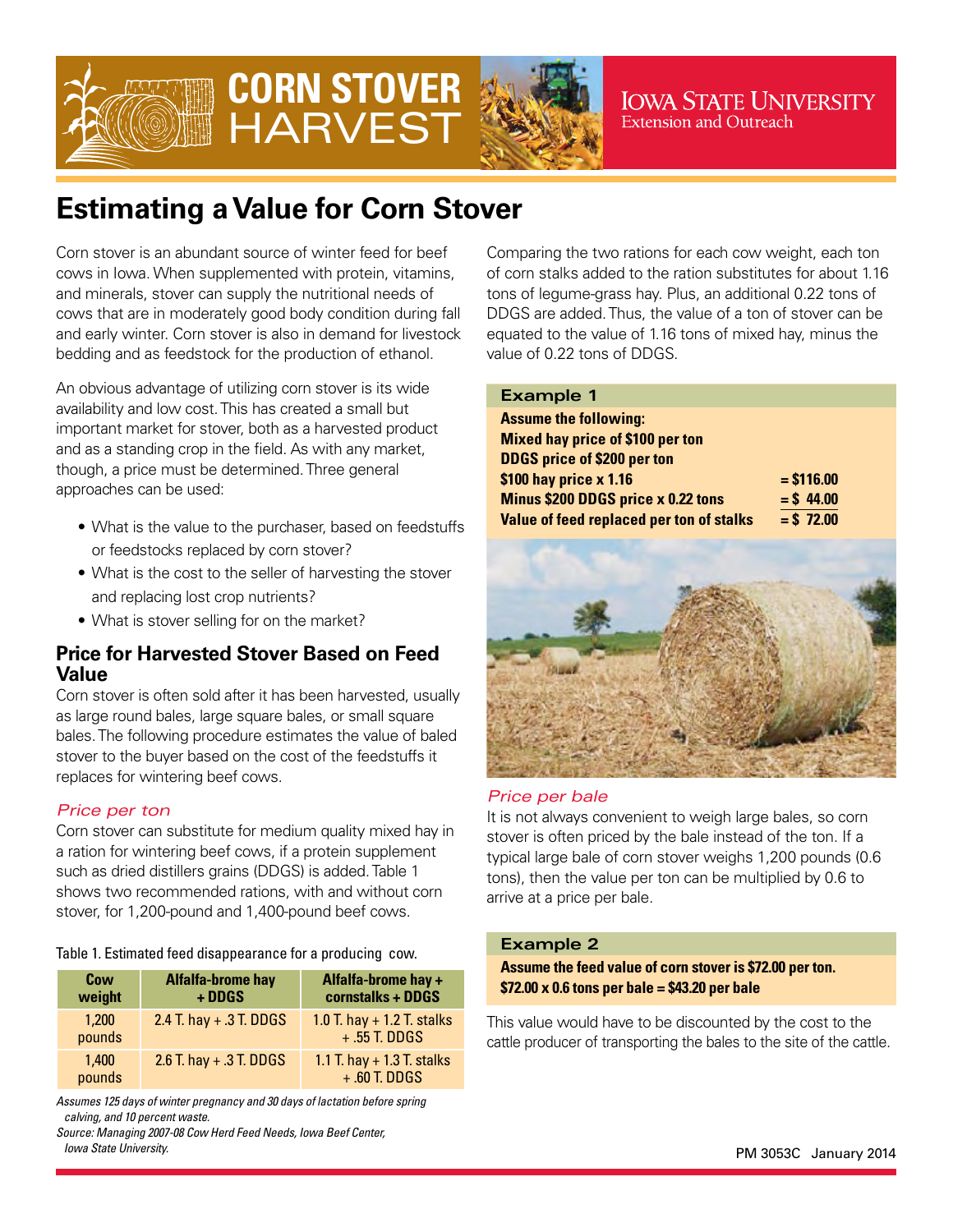The weight of a bale will vary considerably depending on the type of baler used and the dryness of the stover. Large round corn stover bales typically contain about 8 to 10 pounds of dry matter per cubic foot. Using this factor, the weight in (wet) pounds of a large round bale of 20 percent moisture stalks can be estimated as follows:

*Weight (pounds) = diameter (inches) x diameter (inches) x width (inches) x .005*

#### **Example 3**

**Assume a large round bale measures 72 inches in diameter and 60 inches wide.**

**72 x 72 x 60 x .005 = 1,555 lb. per bale**

**1,555 pounds per bale ÷ 2,000 pounds per ton = .78 tons per bale**

Large square bales have been estimated to contain 10 to 12 pounds of stover per cubic foot. The wet weight of a 20 percent moisture square bale can be estimated as follows:

*Weight (pounds) = width (inches) x height (inches) x length (inches) x .008*

#### **Example 4**

**Assume a large square bale measures 3 feet wide by 4 feet high by 8 feet long (36 inches by 48 inches by 96 inches). 36 x 48 x 96 x .008 = 1,327 pounds per bale 1,327 pounds per bale ÷ 2,000 pounds per ton = .66 tons per bale**

#### **Cost Value**

The costs for windrowing, baling, collecting, and transporting corn stover can be estimated from typical farm custom rates, such as are reported in Ag Decision Maker file A3-10, *Iowa Farm Custom Rate Survey*. Chopping and raking are two alternatives for accumulating material into a windrow. If bales must be transported to the point of sale, that cost should be included, as well. Wrapping round bales with plastic netting instead of twine adds about \$1 per bale to the total cost.

Example 5 shows an estimate of total costs for harvesting and transporting large square bales based on custom rates. More details can be found in the fact sheet, "Economics of Harvesting and Transporting Corn Stover."

#### **Example 5**

| <b>Custom hire machinery rates:</b> |                      |  |
|-------------------------------------|----------------------|--|
| <b>Custom stalk chopping</b>        | $= $11.40$ per acre  |  |
| <b>Assuming 4 bales/acre</b>        | $=$ \$ 2.85 per bale |  |
| <b>Custom baling</b>                | $= $11.70$ per bale  |  |
| <b>Moving/collecting</b>            | $=$ \$ 3.55 per bale |  |
| <b>Total harvesting cost</b>        | $= $18.10$ per bale  |  |
| <b>Transport to point of sale</b>   | $=$ \$ 6.25 per bale |  |
| (25 miles @ \$.25/mile/bale)        |                      |  |
|                                     |                      |  |

**Total harvest + transport = \$24.35 per bale**



In addition, extra nutrients removed by harvesting must be replaced for future crops. Research results vary, but Sawyer and Darr have reported removal rates of about 2 to 4 pounds of phosphate and 8 to 20 pounds of potash per ton of dry matter stover harvested If stover contains 80 percent dry matter, the removal rates are 1.6 to 3.2 pounds of phosphate and 6.4 to 16.0 pounds of potash per ton of wet stover harvested. These rates can vary widely depending on the hybrid planted, yields obtained, how much of the stover is harvested, and rainfall patterns. A forage laboratory test can be performed to find the specific analysis. Stover also contains some micronutrients, such as sulfur, that may need to be considered.

The effect of harvesting stover on nitrogen fertilizer requirements is less certain. Some research shows that remover stover can actually increase the availability of nitrogen to the succeeding crop.

The value of the nutrients being removed can be based on the cost of commercial fertilizer, as shown in Example 6. Replacement costs of \$.53 per pound for P and \$.50 per pound for K and removal rates of 2.64 lb. of P and 13.6 pounds of K per wet ton are assumed.

#### **Example 6**

| <b>Assume the following:</b>                                           |  |              |
|------------------------------------------------------------------------|--|--------------|
| Weight of round bale is 1,200 lb. (.6 tons)                            |  |              |
| Phosphate removal value = 2.64 pounds $\circledcirc$ \$.53 x .6 T.= \$ |  | - 84         |
| Potash removal value = 13.6 pounds $@$ \$.50 x .6 T. = \$ 4.08         |  |              |
| <b>Total value of nutrients removed per bale</b>                       |  | $=$ \$ 4.92  |
| <b>Total harvesting cost per bale</b>                                  |  | $=$ \$ 24.35 |
| <b>Total cost per bale</b>                                             |  | $=$ \$ 29.27 |

The total cost per bale represents the minimum amount the crop producer would be willing to accept, and the feed value represents the maximum the livestock producer would be willing to pay. The actual price paid may be negotiated somewhere within this range. In the examples above, the range would be from \$29.27 to \$43.20 per 1,200-pound bale.

## **Feedstock for Ethanol Production**

Corn stover can also be used as a feedstock for the production of ethanol and other products. However, special care must be taken to avoid incorporating dirt, rocks, and other foreign material into the bales. For stover to be suitable for conversion to biofuel it must also be kept dry. This means that special harvesting and handling methods may have to be used, and extra costs will be incurred that must be factored into the market price. On the other hand, the value of corn stover to the processor will depend on the costs of operating the plant and the price of substitute feedstocks.